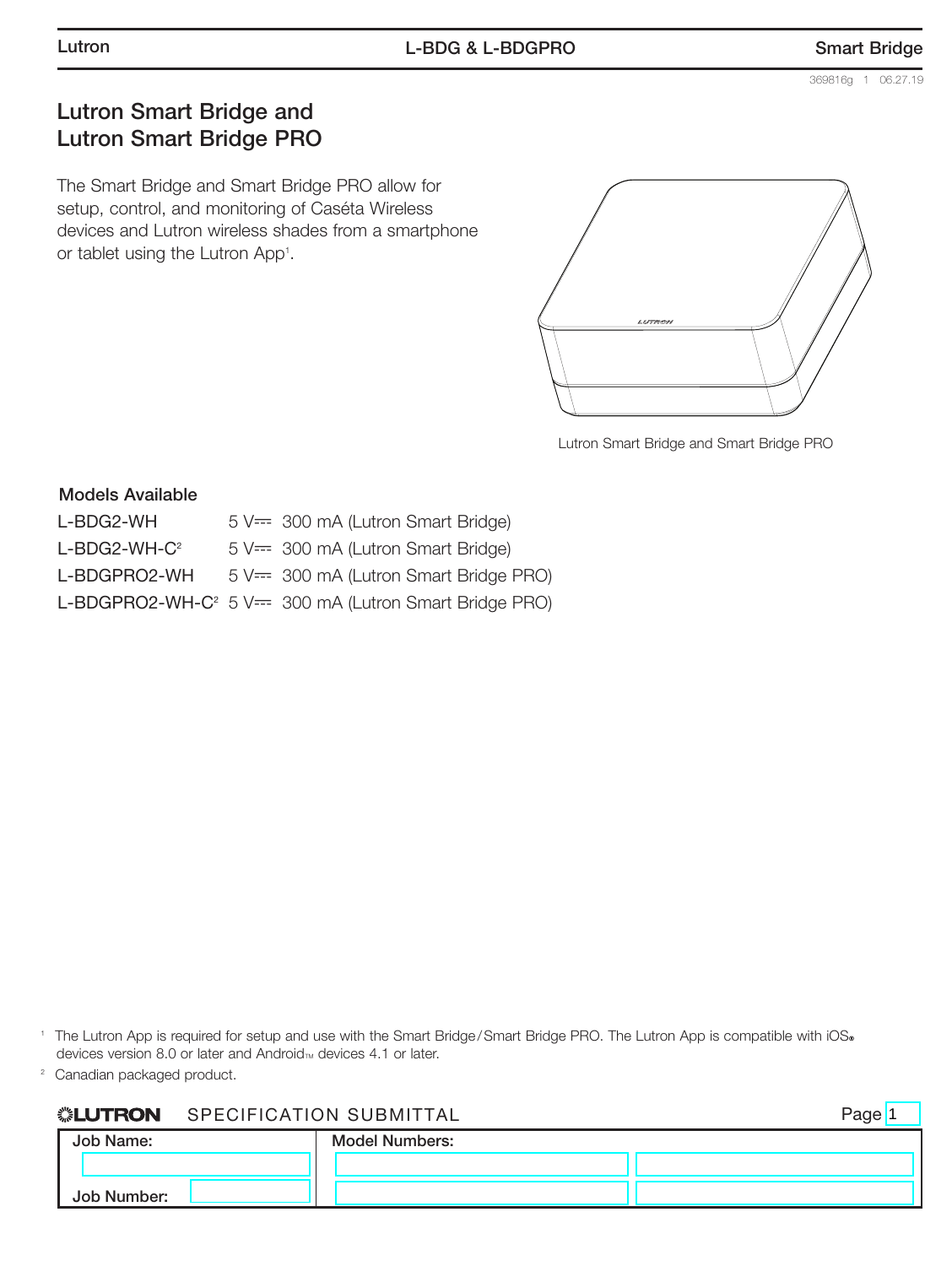| <b>Features</b>                                                                                                                                                                               |   | Smart Bridge   Smart Bridge PRO |
|-----------------------------------------------------------------------------------------------------------------------------------------------------------------------------------------------|---|---------------------------------|
| Supports up to 75 wireless devices (Caséta Wireless dimmers, plug-in<br>dimmers, and switches, Pico remote controls, wireless shades).<br>Smart Bridge/Smart Bridge PRO counts as one device. |   |                                 |
| Programmed via the Lutron App (available for $\text{IOS}_{\circ}$ and Android <sub>TM</sub> ).                                                                                                | V |                                 |
| Scene control via the Lutron App.                                                                                                                                                             |   |                                 |
| Timeclock scheduling of daily events via the Lutron App.                                                                                                                                      |   |                                 |
| Connects to Wi-Fi router via Ethernet.                                                                                                                                                        |   |                                 |
| Local device operation will continue to function if internet connection is lost or<br>Smart Bridge/Smart Bridge PRO is powered down or not communicating.                                     |   |                                 |
| System access from anywhere in the world using the Lutron App.                                                                                                                                | V |                                 |
| Supports Caséta Wireless devices, Serena shades, and Pico remote<br>controls.                                                                                                                 |   |                                 |
| Control outside the app via widgets (iOS® and Android <sub>™</sub> ).                                                                                                                         | ٦ |                                 |
| Supports Geofencing from the Lutron App.                                                                                                                                                      | ٦ |                                 |
| Control from Apple Watch.                                                                                                                                                                     | V |                                 |
| Supports Siri and Apple HomeKit technology. <sup>1</sup>                                                                                                                                      |   |                                 |
| Supports Sivoia QS, Triathlon and select Sivoia QS Wireless shades<br>(venetian and horizontal sheer blinds are not supported).                                                               |   |                                 |
| Integration with select A/V and security systems<br>(see www.casetawireless.com/integration for details).                                                                                     |   |                                 |

<sup>1</sup> HomeKit requires an iPhone, iPad, or iPod touch with iOS 8.1 or later. Controlling HomeKit-enabled accessories from home also requires an Apple TV (3rd generation or later) with Apple TV software 7.0 or later. Smart Bridge enables plug-in lamp dimmers to work with HomeKit technology. See www.casetawireless.com/Support for more details.

## **WELUTRON** SPECIFICATION SUBMITTAL

Page<sup>2</sup>

| Job Name:   | <b>Model Numbers:</b> |  |
|-------------|-----------------------|--|
|             |                       |  |
| Job Number: |                       |  |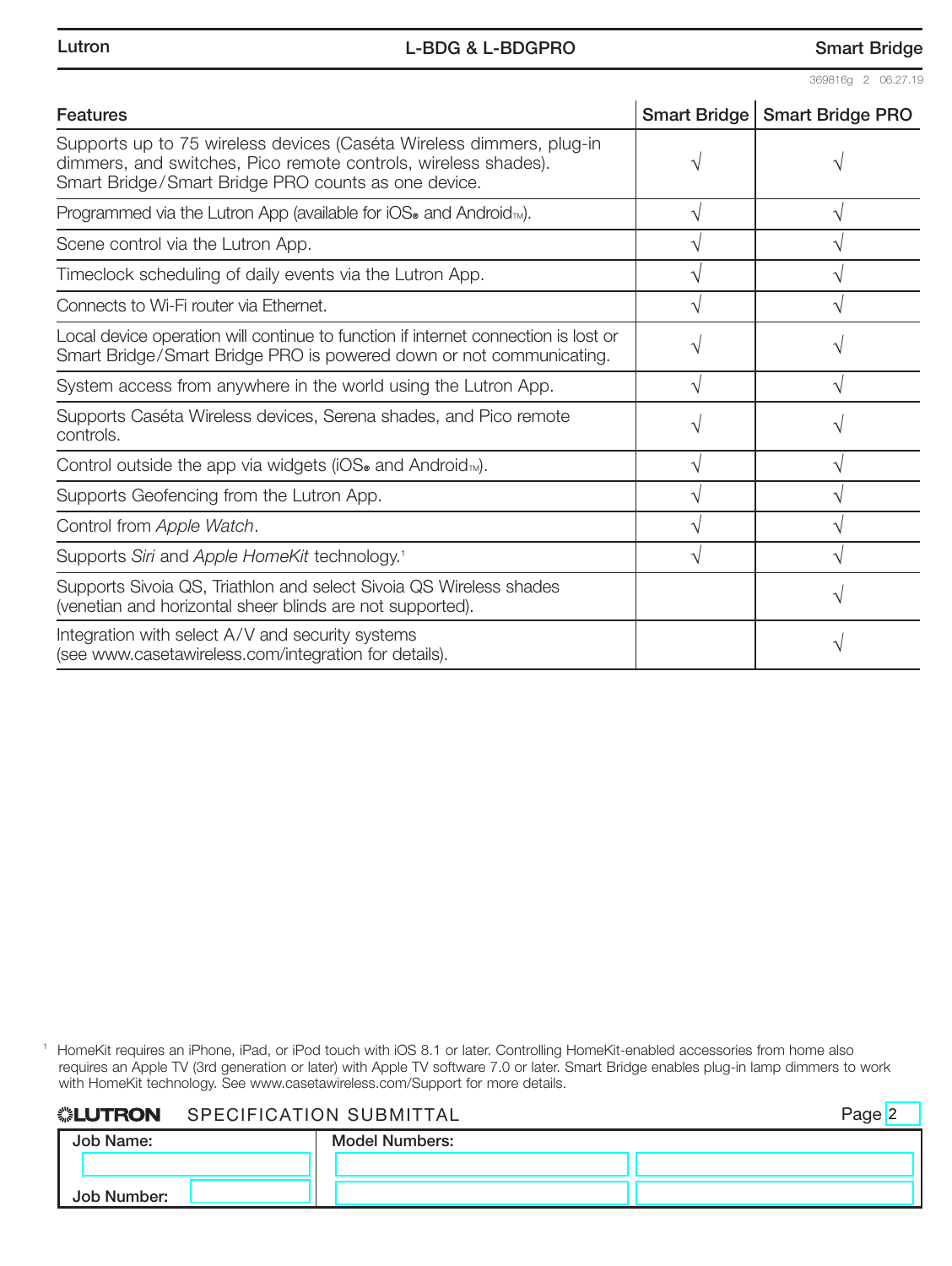# Specifications (Smart Bridge/Smart Bridge PRO)

## Regulatory Approvals

- cULus Listed
- FCC approved. Complies with the limits of a Class B digital device, pursuant to Part 15 of the FCC rules
- IC certified
- COFETEL certified

# Power

- $5 V = 300 mA$
- Power Supply (included): 5 V== 550 mA, cable length 6 ft (1.83 m)

## Typical Power Consumption

- Lutron Smart Bridge: 1.3 W
- Lutron Smart Bridge PRO: 1.3 W
- Test Conditions: LED on, Ethernet cable plugged in, powered by the  $5 \vee =$  adapter

### Environment

- Ambient operating temperature: 32 °F to 104 °F (0 °C to 40 °C)
- 0% to 90% humidity, non-condensing
- Indoor use only

### **Communications**

- All devices must be located within 30 ft (9 m) of Smart Bridge/Smart Bridge PRO
- System devices operate on frequencies between 431.0 MHz to 437 MHz
- Internet connection required for initial setup and to maintain system date/time and receive periodic firmware updates

#### **Protection**

- Tested to withstand electrostatic discharge without damage or memory loss in accordance with IEC 61000-4-2
- Tested to withstand surge voltages without damage or loss of operation, in accordance with IEEE C62.41-1991

### Power Failure Memory

• Should power be interrupted, the Smart Bridge/Smart Bridge PRO will return to its previous state when power is restored

### **Connections**

- Ethernet: 3 ft (0.92 m) cable included (for internet and Lutron App connection)
- USB (power only)

## **SLUTRON** SPECIFICATION SUBMITTAL

Page<sup>3</sup>

| Job Name:   | <b>Model Numbers:</b> |  |
|-------------|-----------------------|--|
|             |                       |  |
| Job Number: |                       |  |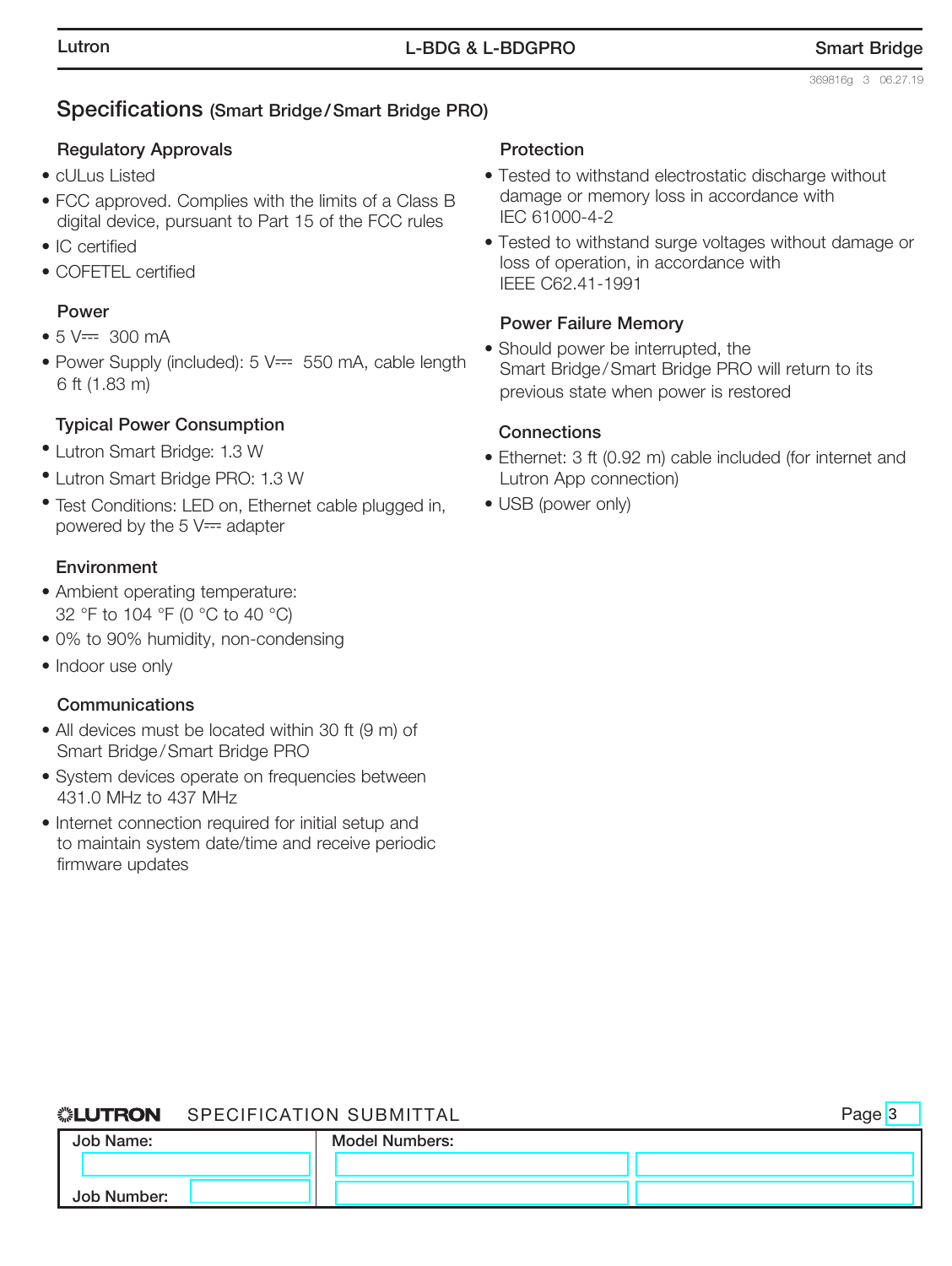369816g 4 06.27.19

# Dimensions (Smart Bridge/Smart Bridge PRO)



## **WELUTRON** SPECIFICATION SUBMITTAL

Page 4

| <b>Job Name:</b> | <b>Model Numbers:</b> |  |
|------------------|-----------------------|--|
|                  |                       |  |
| Job Number:      |                       |  |